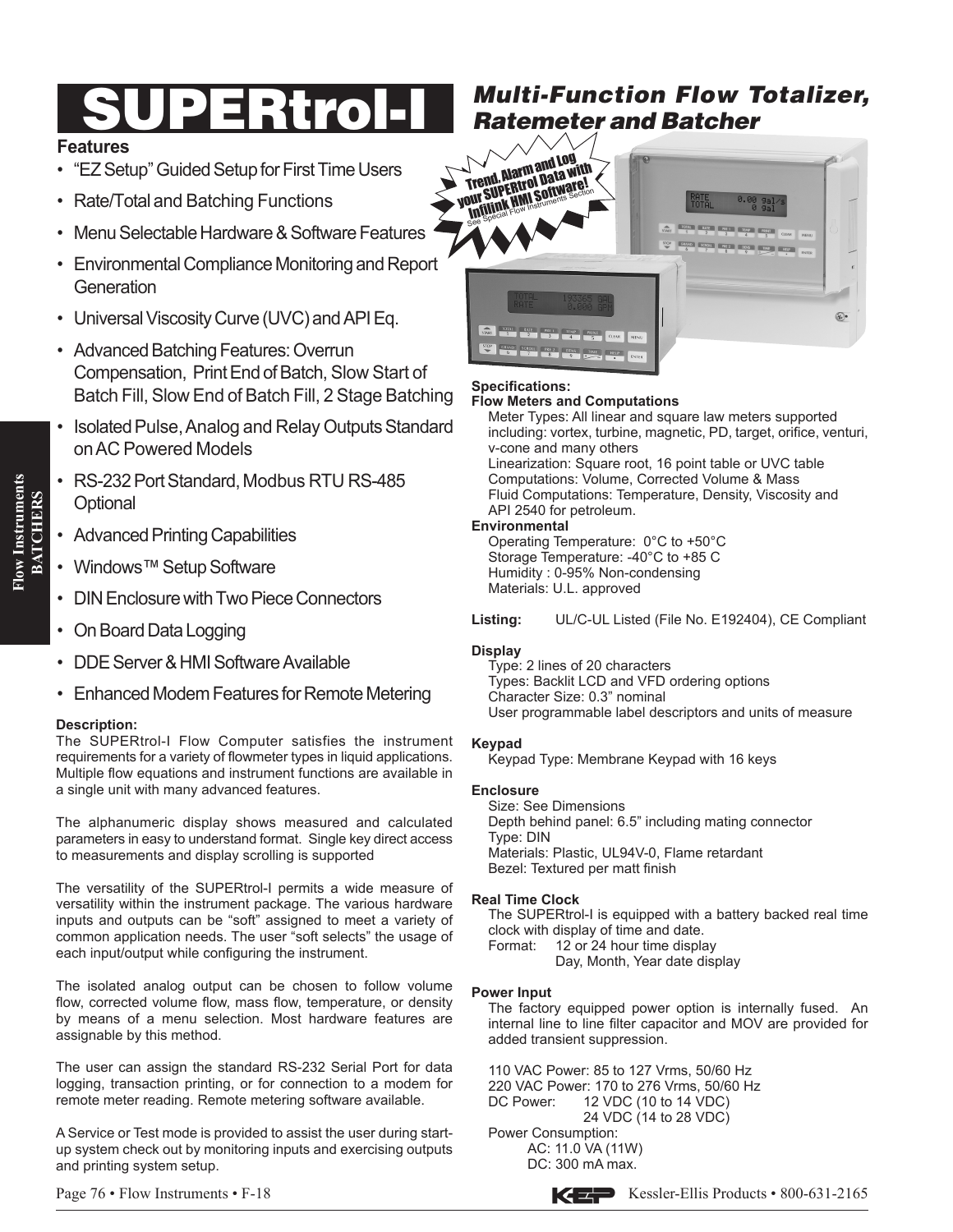# **Flow Inputs:**

**Analog Input:** Accuracy: 0.01% FS at 20° C Ranges Voltage: 0-10 VDC, 0-5 VDC, 1-5 VDC Current: 4-20 mA, 0-20 mA Basic Measurement Resolution: 16 bit Update Rate: 4 updates/sec<br>Automatic Fault detection: Signal over/under-range, Current Loop Broken Calibration: Software Calibration (no trimmers) and Autozero Continuously Extended calibration: Learns Zero and Full Scale of each range using special test mode. Fault Protection: Reverse Polarity: No ill effects Over-Voltage Limit: 50 VDC Over voltage protection Over-Current Protection: Internally current limited protected to 24VDC **Pulse Inputs:** Number of Flow Inputs: one with or without quadrature or pulse security checking Input Impedance: 10 KΩ nominal Pullup Resistance: 10 KΩ to 5 VDC (menu selectable) Pull Down Resistance: 10 KΩ to common Trigger Level: (menu selectable) High Level Input Logic On: 3 to 30 VDC Logic Off: 0 to 1 VDC Low Level Input (mag pickup) Sensitivity: 10 mV or 100 mV Minimum Count Speed: Menu selectable Maximum Count Speed: Menu Selectable: 40Hz, 3000Hz or 20 kHz Overvoltage Protection: 50 VDC

#### **Auxiliary / Compensation Input**

The auxiliary/compensation input is menu selectable for temperature, density or not used. This input is used for the compensated input when performing compensated flow calculations. It can also be used as a general purpose input for display and alarming.

Operation: Ratiometric Accuracy: 0.01% FS at 20° C Basic Measurement Resolution: 16 bit Update Rate: 1 update/sec minimum Automatic Fault detection: Signal Over-range/under-range Current Loop Broken RTD short RTD open Fault mode to user defined default settings Fault Protection: Reverse Polarity: No ill effects Over-Voltage Limit (Voltage Input): 50 VDC Available Input Ranges Voltage: 0-10 VDC, 0-5 VDC, 1-5 VDC Current: 4-20 mA, 0-20 mA Resistance: 100 Ohms DIN RTD

100 Ohm DIN RTD

(DIN 43-760, BS 1904): Three Wire Lead Compensation Internal RTD linearization learns ice point resistance 1 mA Excitation current with reverse polarity protection Temperature Resolution: 0.01°C Temperature Accuracy: ± 0.25°C

#### **Control Inputs**

Switch Inputs are menu selectable for Start, Stop, Reset, Lock, Inhibit, Alarm Acknowledge, Print or Not Used. Number of Control Inputs: 3 Control Input Specifications Input Scan Rate: 10 scans per second Logic 1: 4 - 30 VDC Logic 0: 0 - 0.8 VDC Input Impedance: 100 KΩ Control Activation: Positive Edge or Pos. Level based on product definition for switch usage.

#### **Excitation Voltage**

Menu Selectable: 5, 12 or 24 VDC @ 100 mA (fault protected)

#### **Relay Outputs**

The relay outputs are menu assignable to (Individually for each relay) Low Rate Alarm, Hi Rate Alarm, Prewarn Alarm, Preset Alarm or General purpose warning (security), low temperature/ high temperature.

Number of relays: 2 (4 optional) Contact Style: Form C contacts Contact Ratings: 5 amp, 240 VAC or 30 VDC

#### **Serial Communication**

The serial port can be used for printing, datalogging, modem connection and communication with a computer. RS-232:

 Device ID: 01-99 Baud Rates: 300, 600, 1200, 2400, 4800, 9600, 19200 Parity: None, Odd, Even

- Handshaking: None, Software, Hardware
- Print Setup: Configurable print list and formatting. Custom form length, print headers, print list items.
- Print Initialization: Print on end of batch, key depression, interval, time of day, control input or
- serial request. RS-485: (optional 2nd COM port)

 Device ID: 01-247 Baud Rates: 2400, 4800, 9600, 19200 Parity: None, Odd, Even Protocol: Modbus RTU (Half Duplex)

#### **Data Logging**

The data logger captures print list information to internal storage for approximately 1000 transactions. This information can be used for later uploading or printing. Storage format is selectable for Comma-Carriage Return or Printer formats.

#### **Isolated Analog Output**

The analog output is menu assignable to correspond to the Uncompensated Volume Rate, Corrected Volume Rate, Mass Rate, Temperature, Density, Volume Total, Corrected Volume Total or Mass Total. Type: Isolated Current Sourcing Available Ranges: 4-20 mA, 0-20 mA Resolution: 12 bit Accuracy: 0.05% FS at 20° C Update Rate: 1 update/sec minimum Temperature Drift: Less than 200 ppm/C Maximum Load: 1000 ohms (at nominal line voltage) Compliance Effect: Less than .05% Span 60 Hz rejection: 40 dB minimum Calibration: Operator assisted Learn Mode Averaging: User entry of damping constant to cause a smooth control action